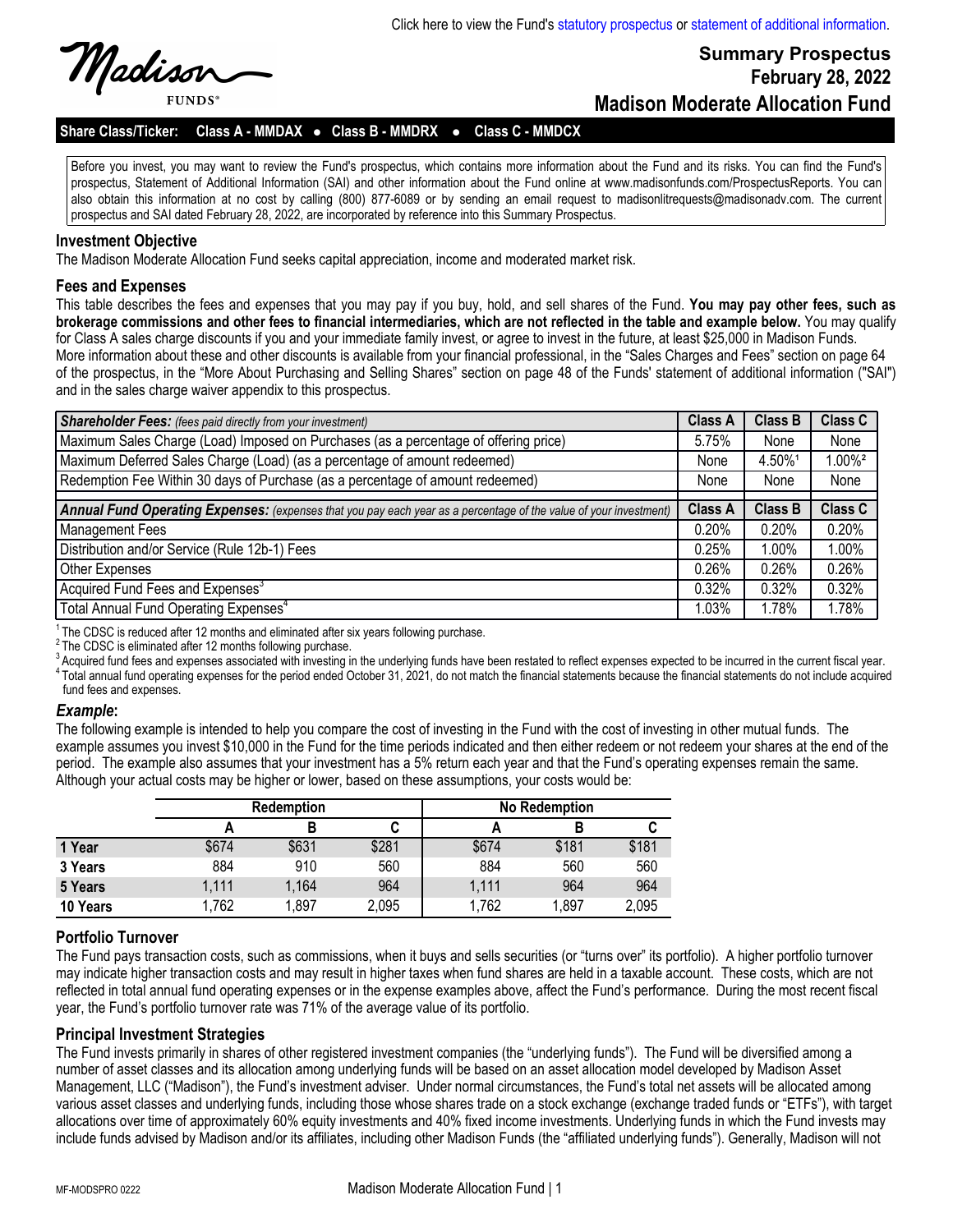invest more than 75% of the Fund's net assets, at the time of purchase, in affiliated underlying funds. Although actual allocations may vary, as of October 31, 2021, the Fund's portfolio allocation as a percentage of net assets was:

| - Alternative Funds:                | 3.8%    |
|-------------------------------------|---------|
| - Bond Funds:                       | 37.6%   |
| - Foreign Stock Funds:              | 14.9%   |
| - Short-Term Investments:           | 11.4%   |
| - Stock Funds:                      | 38.6%   |
| - Net Other Assets and Liabilities: | $-6.3%$ |

With regard to investments in debt securities, Madison's bias is toward securities with intermediate and short-term maturities. As of December 31, 2021, the weighted average duration of the Fund's debt portfolio was 7.58 years.

Madison may employ multiple analytical approaches to determine the appropriate asset allocation for the Fund, including:

- Macroeconomic analysis. This approach analyzes high frequency economic and market data across the global markets in an effort to identify attractive investment opportunities in countries, regions and/or asset classes.
- Fundamental analysis. This approach reviews fundamental asset class valuation data to determine the absolute and relative attractiveness of existing and potential investment opportunities.
- Correlation analysis. This approach considers the degree to which returns in different asset classes do or do not move together, and the Fund's aim to achieve a favorable overall risk and return profile.
- Scenario analysis. This approach analyzes historical and expected return data to model how individual asset classes and combinations of asset classes would affect the Fund under different economic and market conditions.

In addition, Madison has a flexible mandate that permits the Fund, at the sole discretion of Madison, to materially reduce equity risk exposures when and if conditions are deemed to warrant such an action.

The Fund's investment strategy reflects Madison's general "Participate and Protect<sup>®</sup>" investment philosophy. Madison's expectation is that investors in the Fund will participate in market appreciation during bull markets and experience something less than full participation during bear markets compared with investors in portfolios holding more speculative and volatile securities; therefore, this investment philosophy is intended to represent a conservative investment strategy. There is no assurance that Madison's expectations regarding this investment strategy will be realized.

Although the Fund expects to pursue its investment objective utilizing its principal investment strategies regardless of market conditions, the Fund may invest up to 100% in money market instruments. To the extent the Fund engages in this temporary defensive position, the Fund's ability to achieve its investment objective may be diminished.

# **Principal Risks**

The Fund is a fund of funds, meaning that it invests primarily in the shares of underlying funds, including ETFs. Thus, the Fund's investment performance and its ability to achieve its investment goal are directly related to the performance of the underlying funds in which it invests. Each underlying Fund's performance, in turn, depends on the particular securities in which that underlying fund invests and the expenses of that underlying fund. Accordingly, the Fund is subject to the risks of the underlying funds in direct proportion to the allocation of its assets among the underlying funds.

The specific risks of owning the Fund are set forth below. You could lose money as a result of investing in the Fund. An investment in the Fund is not a deposit of a bank and is not insured or guaranteed by the Federal Deposit Insurance Corporation or any other government agency, entity or person. The Fund's share price and total return will fluctuate. You should consider your own investment goals, time horizon and risk tolerance before investing in the Fund.

*Asset Allocation Risk*. The Fund is subject to asset allocation risk, which is the risk that the selection of the underlying funds and the allocation of the Fund's assets among the various asset classes and market segments will cause the Fund to underperform other funds with a similar investment objective.

*Equity Risk*. The Fund, through the underlying funds, is subject to equity risk. Equity risk is the risk that securities held by the Fund will fluctuate in value due to general market or economic conditions, perceptions regarding the industries in which the issuers of securities held by the Fund participate, and the circumstances and performance of companies whose securities the Fund holds. In addition, while broad market measures of common stocks have historically generated higher average returns than fixed income securities, common stocks have also experienced significantly more volatility in those returns.

*Interest Rate Risk*. The Fund, through the underlying funds, is subject to interest rate risk**,** which is the risk that the value of your investment will fluctuate with changes in interest rates. Typically, a rise in interest rates causes a decline in the market value of income-bearing securities. When interest rates rise, bond prices fall; generally, the longer a bond's maturity, the more sensitive it is to this risk.

*Credit and Prepayment/Extension Risk*. The Fund, through the underlying funds, is also subject to credit risk, which is the risk that issuers of debt securities may be unable to meet their interest or principal payment obligations when due. There is also prepayment/extension risk, which is the chance that a rise/fall in interest rates will reduce/extend the life of a mortgage-backed security by increasing/decreasing mortgage prepayments, typically reducing the underlying Fund's return.

*Non-Investment Grade Security Risk*. The Fund, through the underlying funds, may invest in non-investment grade securities (i.e., **"**junk" bonds). Issuers of non-investment grade securities are typically in weak financial health and their ability to pay interest and principal is uncertain. Compared to issuers of investment-grade bonds, they are more likely to encounter financial difficulties and to be materially affected by these difficulties when they do encounter them. "Junk" bond markets may react strongly to adverse news about an issuer or the economy, or to the perception or expectation of adverse news.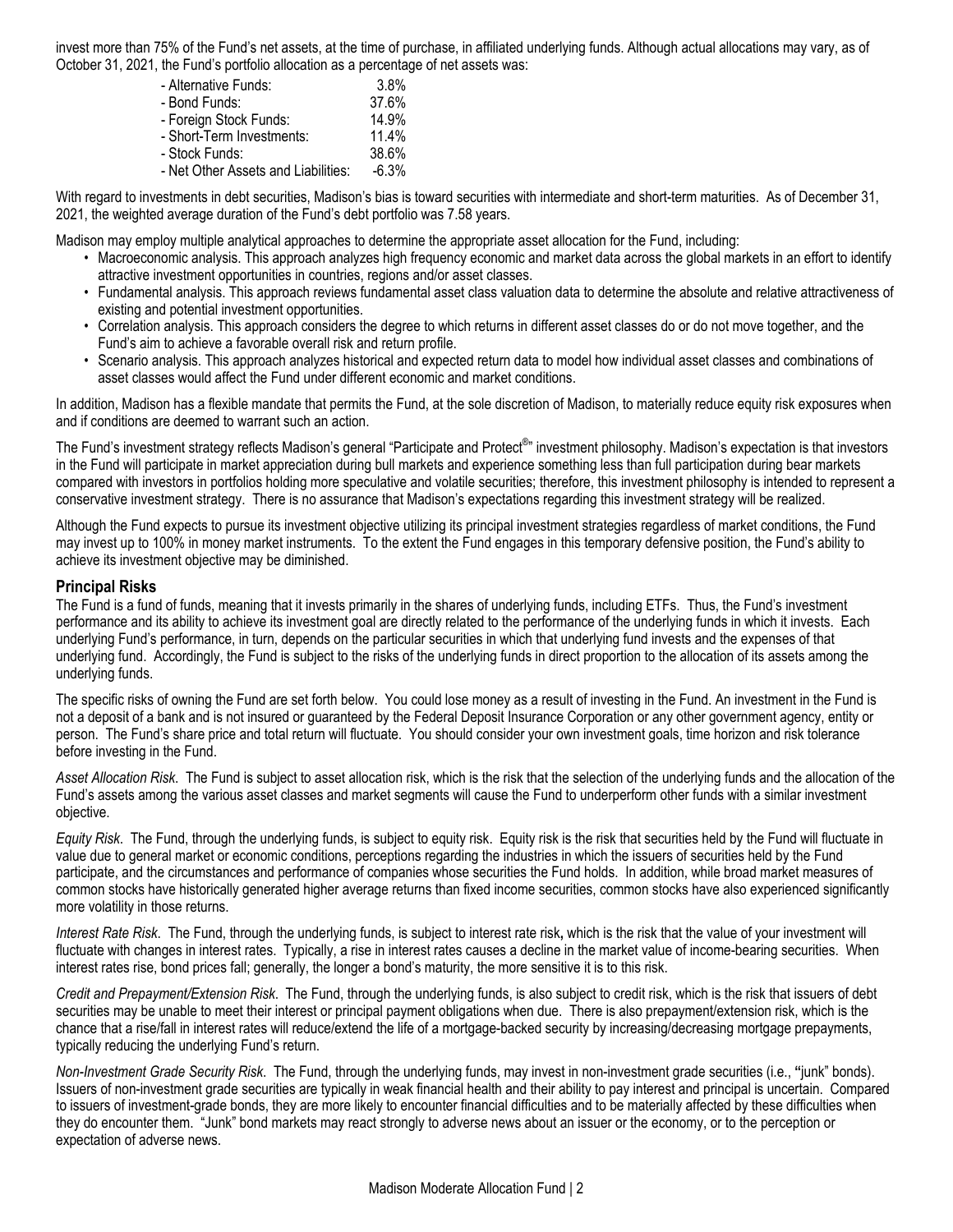*ETF Risks*. The main risks of investing in ETFs are the same as investing in a portfolio of equity securities comprising the index on which the ETF is based, although lack of liquidity in an ETF could result in it being more volatile than the securities comprising the index. Additionally, the market prices of ETFs will fluctuate in accordance with both changes in the market value of their underlying portfolio securities and due to supply and demand for the instruments on the exchanges on which they are traded (which may result in their trading at a discount or premium to their net asset values). Index-based ETF investments may not replicate exactly the performance of their specific index because of transaction costs and because of the temporary unavailability of certain component securities of the index.

*Foreign Security Risk*. Investments in foreign securities involve risks relating to currency fluctuations and to political, social and economic developments abroad, as well as risks resulting from differences between the regulations to which U.S. and foreign issuers and markets are subject. These risks may be greater in emerging markets. The investment markets of emerging countries are generally more volatile than markets of developed countries with more mature economies.

*Market Risk*. The Fund, through the underlying funds, is subject to market risk, which is the risk that the value of an investment may fluctuate in response to stock market movements. Certain of the underlying funds may invest in the equity securities of smaller companies, which may fluctuate more in value and be more thinly traded than the general market.

# **Performance**

The following bar chart and table provide some indication of the risks of investing in the Fund. The bar chart shows how the Fund's investment results have varied from year to year. The table shows the Fund's average annual total returns for various periods compared to a broad market index, as well as a custom index that reflects the Fund's asset allocation targets. The Fund's past performance (before and after taxes) is not necessarily an indication of its future performance. Updated performance information current to the most recent month end is available at no cost by visiting www.madisonfunds.com or by calling 1-800-877-6089.

# **Calendar Year Total Returns for Class A Shares**

(Returns do not reflect sales charges and would be lower if they did.)



| Highest/Lowest quarter end results<br>during this period were: |         |        |  |  |  |
|----------------------------------------------------------------|---------|--------|--|--|--|
| Highest:                                                       | 2Q 2020 | 9.82%  |  |  |  |
| <b>Lowest:</b>                                                 | 10 2020 | -9.18% |  |  |  |
|                                                                |         |        |  |  |  |

## **Average Annual Total Returns For Periods Ended December 31, 2021**

|                                                                                                                  |                                                             | 1 Year   | 5 Years | 10 Years |
|------------------------------------------------------------------------------------------------------------------|-------------------------------------------------------------|----------|---------|----------|
| Class A Shares -                                                                                                 | Return Before Taxes                                         | 0.62%    | 6.86%   | 7.05%    |
|                                                                                                                  | Return After Taxes on Distributions                         | $-1.91%$ | 4.88%   | 5.48%    |
|                                                                                                                  | Return After Taxes on Distributions and Sale of Fund Shares | 1.04%    | 4.92%   | 5.28%    |
| Class B Shares -                                                                                                 | Return Before Taxes                                         | 1.59%    | 7.02%   | 7.05%    |
| Class C Shares -                                                                                                 | Return before Taxes                                         | 4.93%    | 7.32%   | 6.87%    |
| S&P 500 <sup>®</sup> Index (reflects no deduction for sales charges, account fees, expenses or taxes)            |                                                             | 28.71%   | 18.47%  | 16.55%   |
| Moderate Allocation Fund Custom Index (reflects no deduction for sales charges, account fees, expenses or taxes) |                                                             | 11.09%   | 10.88%  | 9.44%    |

The Moderate Allocation Fund Custom Index consists of 42% Russell 3000<sup>®</sup> Index, 40% Bloomberg U.S. Aggregate Bond Index and 18% MSCI ACWI ex-USA Index.

After-tax returns are calculated using the highest historical individual federal marginal income tax rates and do not reflect the impact of state and local taxes. Actual after-tax returns depend on an investor's tax situation and may differ from those shown, and after-tax returns shown are not relevant to investors who hold their fund shares through tax-deferred arrangements, such as 401(k) plans or individual retirement accounts. After-tax returns are shown only for Class A shares and will vary for other share classes. Returns after taxes on distributions and sale of fund shares may be higher than other returns for the same period due to the tax benefit of realizing a capital loss on the sale of fund shares.

# **Portfolio Management**

The investment adviser to the Fund is Madison Asset Management, LLC. David Hottmann, CFA and CPA (Vice President, Portfolio Manager) and Patrick Ryan, CFA (Head of Multi-Asset Solutions, Portfolio Manager) co-manage the Fund. Mr. Hottmann has served in this capacity since September 2009 and Mr. Ryan has served in this capacity since January 2008.